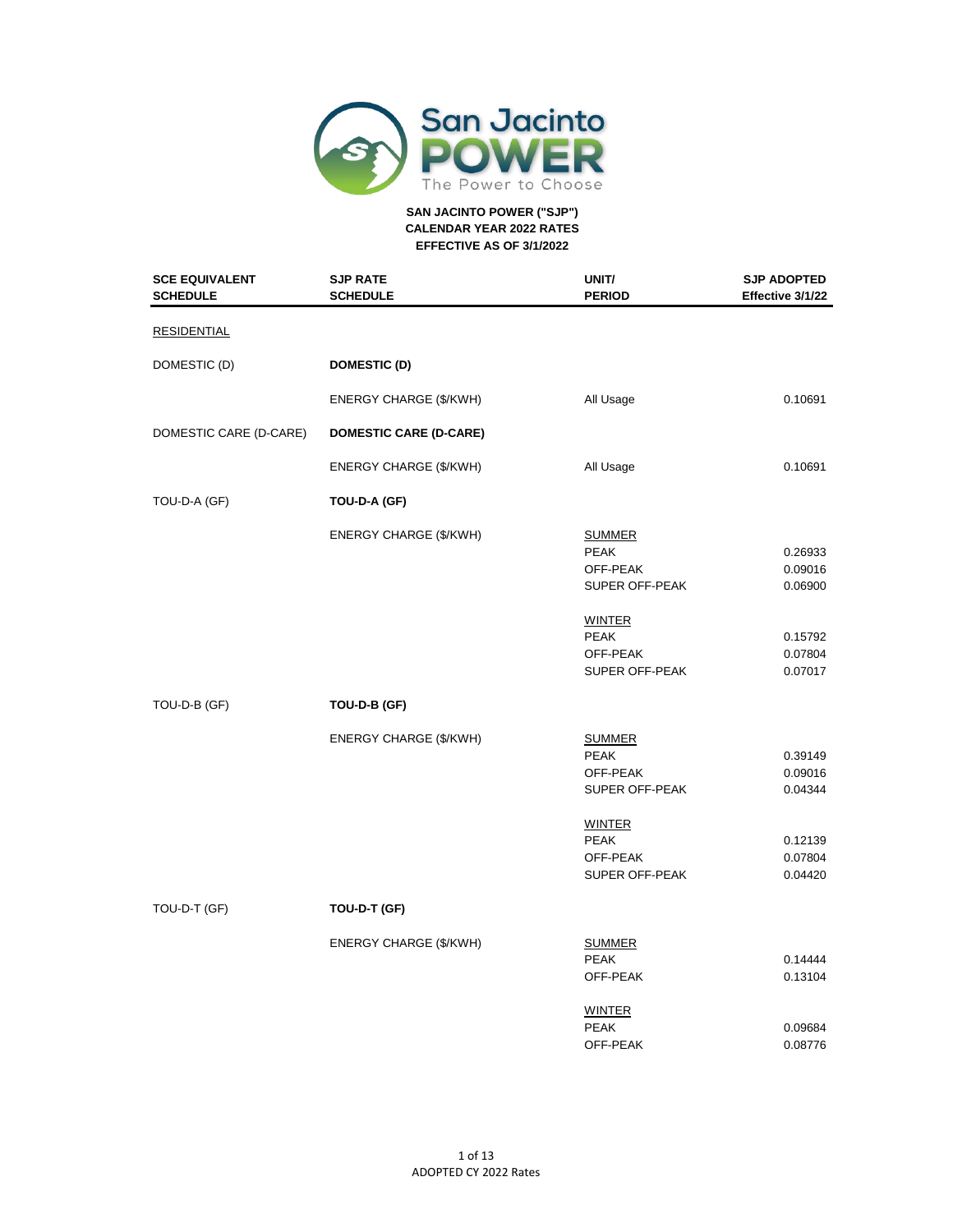

| <b>SCE EQUIVALENT</b> | <b>SJP RATE</b>               | UNIT/          | <b>SJP ADOPTED</b> |
|-----------------------|-------------------------------|----------------|--------------------|
| <b>SCHEDULE</b>       | <b>SCHEDULE</b>               | <b>PERIOD</b>  | Effective 3/1/22   |
|                       |                               |                |                    |
| TOU-D-PRIME           | <b>TOU-D-PRIME</b>            |                |                    |
|                       |                               |                |                    |
|                       | ENERGY CHARGE (\$/KWH)        | <b>SUMMER</b>  |                    |
|                       |                               | <b>PEAK</b>    | 0.26889            |
|                       |                               | MID-PEAK       | 0.13553            |
|                       |                               | OFF-PEAK       | 0.06137            |
|                       |                               | <b>WINTER</b>  |                    |
|                       |                               | MID-PEAK       | 0.22704            |
|                       |                               | OFF-PEAK       | 0.05648            |
|                       |                               | SUPER OFF-PEAK | 0.05648            |
| TOU-D-4               | <b>TOU-D-4</b>                |                |                    |
|                       | <b>ENERGY CHARGE (\$/KWH)</b> | <b>SUMMER</b>  |                    |
|                       |                               | <b>PEAK</b>    | 0.20435            |
|                       |                               | MID-PEAK       | 0.10787            |
|                       |                               | OFF-PEAK       | 0.08148            |
|                       |                               | <b>WINTER</b>  |                    |
|                       |                               | MID-PEAK       | 0.14097            |
|                       |                               | OFF-PEAK       | 0.10125            |
|                       |                               | SUPER OFF-PEAK | 0.07824            |
| TOU-D-5               | <b>TOU-D-5</b>                |                |                    |
|                       |                               |                |                    |
|                       | ENERGY CHARGE (\$/KWH)        | <b>SUMMER</b>  |                    |
|                       |                               | <b>PEAK</b>    | 0.32159            |
|                       |                               | MID-PEAK       | 0.16044            |
|                       |                               | OFF-PEAK       | 0.07131            |
|                       |                               | <b>WINTER</b>  |                    |
|                       |                               | MID-PEAK       | 0.20764            |
|                       |                               | OFF-PEAK       | 0.09777            |
|                       |                               | SUPER OFF-PEAK | 0.06976            |
| TOU-EV-1 (GF)         | TOU-EV-1 (GF)                 |                |                    |
|                       | ENERGY CHARGE (\$/KWH)        | <b>SUMMER</b>  |                    |
|                       |                               | PEAK           | 0.26136            |
|                       |                               | OFF-PEAK       | 0.04117            |
|                       |                               | <b>WINTER</b>  |                    |
|                       |                               | PEAK           | 0.10333            |
|                       |                               | OFF-PEAK       | 0.05030            |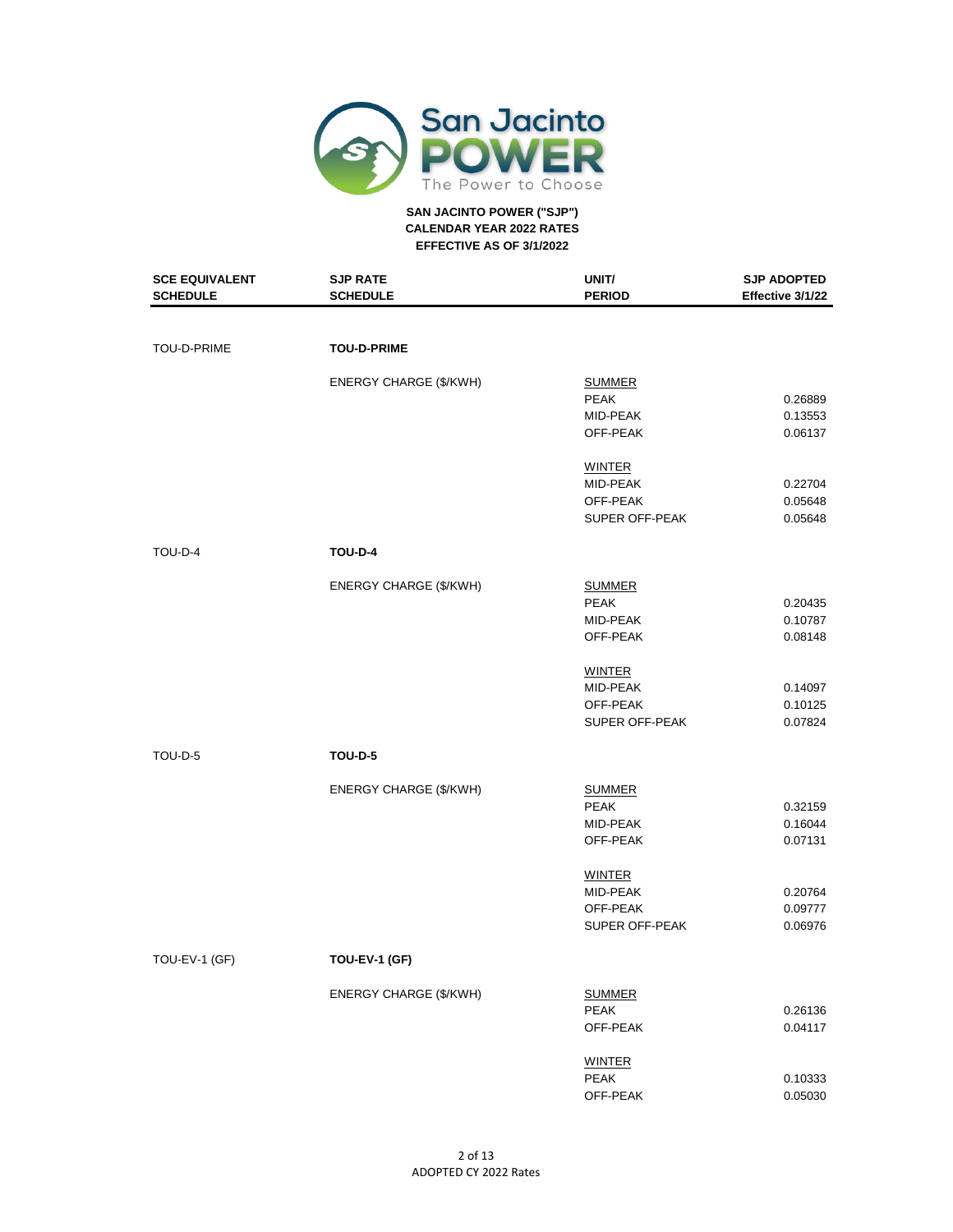

| <b>SCE EQUIVALENT</b><br><b>SCHEDULE</b> | <b>SJP RATE</b><br><b>SCHEDULE</b>         | UNIT/<br><b>PERIOD</b>                                  | <b>SJP ADOPTED</b><br>Effective 3/1/22 |
|------------------------------------------|--------------------------------------------|---------------------------------------------------------|----------------------------------------|
|                                          | COMMERCIAL, INDUSTRIAL AND GENERAL SERVICE |                                                         |                                        |
| TOU-8-SEC-R (GF)                         | TOU-8-SEC-R (GF)                           |                                                         |                                        |
|                                          | ENERGY CHARGE (\$/KWH)                     | <b>SUMMER</b><br><b>PEAK</b>                            | 0.26426                                |
|                                          |                                            | MID-PEAK<br>OFF-PEAK                                    | 0.10761<br>0.05768                     |
|                                          |                                            | <b>WINTER</b><br>MID-PEAK<br>OFF-PEAK                   | 0.08032<br>0.04900                     |
| TOU-8-SEC-E                              | TOU-8-SEC-E                                |                                                         |                                        |
|                                          |                                            |                                                         |                                        |
|                                          | ENERGY CHARGE (\$/KWH)                     | <b>SUMMER</b><br><b>PEAK</b><br>MID-PEAK<br>OFF-PEAK    | 0.36822<br>0.08244<br>0.05166          |
|                                          |                                            | <b>WINTER</b><br>MID-PEAK<br>OFF-PEAK                   | 0.11170<br>0.05719                     |
|                                          |                                            | SUPER OFF-PEAK                                          | 0.03588                                |
|                                          | DEMAND CHARGE (\$/KW)                      | <b>SUMMER TR PEAK</b><br>WINTER TR MID-PEAK             | 5.66<br>1.06                           |
| TOU-8-SEC-D                              | TOU-8-SEC-D                                |                                                         |                                        |
|                                          | ENERGY CHARGE (\$/KWH)                     | <b>SUMMER</b><br><b>PEAK</b><br>MID-PEAK<br>OFF-PEAK    | 0.09191<br>0.08244<br>0.05166          |
|                                          |                                            | <b>WINTER</b><br>MID-PEAK<br>OFF-PEAK<br>SUPER OFF-PEAK | 0.06854<br>0.05719<br>0.03588          |
|                                          | DEMAND CHARGE (\$/KW)                      | <b>SUMMER TR PEAK</b><br><b>WINTER TR MID-PEAK</b>      | 26.05<br>5.09                          |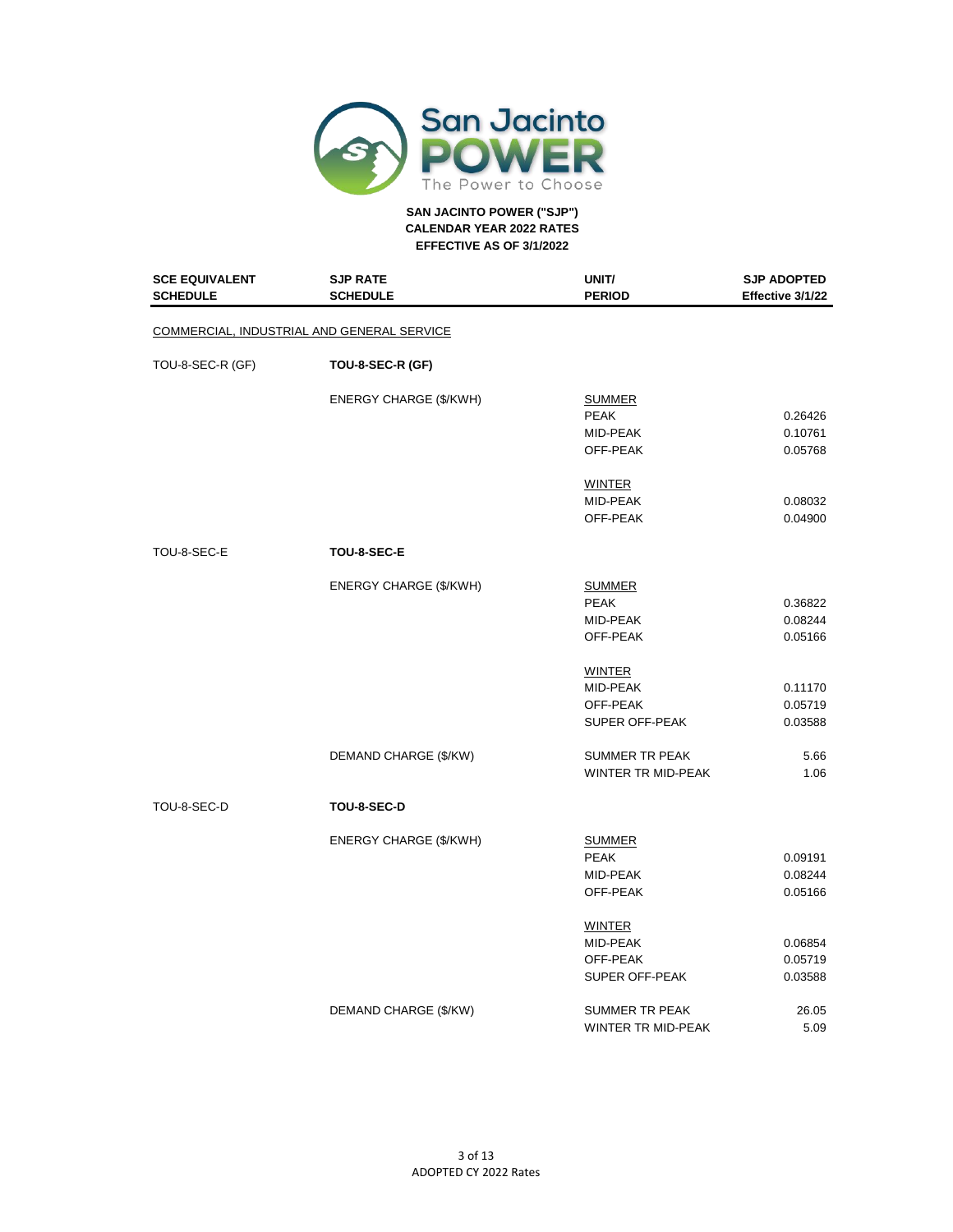

| <b>SCE EQUIVALENT</b><br><b>SCHEDULE</b> | <b>SJP RATE</b><br><b>SCHEDULE</b> | UNIT/<br><b>PERIOD</b> | <b>SJP ADOPTED</b><br>Effective 3/1/22 |
|------------------------------------------|------------------------------------|------------------------|----------------------------------------|
|                                          |                                    |                        |                                        |
| TOU-8-PRI-R (GF)                         | TOU-8-PRI-R (GF)                   |                        |                                        |
|                                          | <b>ENERGY CHARGE (\$/KWH)</b>      | <b>SUMMER</b>          |                                        |
|                                          |                                    | <b>PEAK</b>            | 0.26104                                |
|                                          |                                    | MID-PEAK               | 0.10089                                |
|                                          |                                    | OFF-PEAK               | 0.05436                                |
|                                          |                                    | <b>WINTER</b>          |                                        |
|                                          |                                    | MID-PEAK               | 0.07935                                |
|                                          |                                    | OFF-PEAK               | 0.04688                                |
| TOU-GS-1-A (GF)                          | TOU-GS-1-A (GF)                    |                        |                                        |
|                                          | <b>ENERGY CHARGE (\$/KWH)</b>      | <b>SUMMER</b>          |                                        |
|                                          |                                    | <b>PEAK</b>            | 0.15170                                |
|                                          |                                    | MID-PEAK               | 0.14206                                |
|                                          |                                    | OFF-PEAK               | 0.13630                                |
|                                          |                                    | <b>WINTER</b>          |                                        |
|                                          |                                    | MID-PEAK               | 0.09375                                |
|                                          |                                    | OFF-PEAK               | 0.08415                                |
| TOU-GS-1-E                               | TOU-GS-1-E                         |                        |                                        |
|                                          | <b>ENERGY CHARGE (\$/KWH)</b>      | <b>SUMMER</b>          |                                        |
|                                          |                                    | <b>PEAK</b>            | 0.36389                                |
|                                          |                                    | MID-PEAK               | 0.14385                                |
|                                          |                                    | OFF-PEAK               | 0.09037                                |
|                                          |                                    | <b>WINTER</b>          |                                        |
|                                          |                                    | MID-PEAK               | 0.16681                                |
|                                          |                                    | OFF-PEAK               | 0.07894                                |
|                                          |                                    | <b>SUPER OFF-PEAK</b>  | 0.04978                                |
|                                          |                                    |                        |                                        |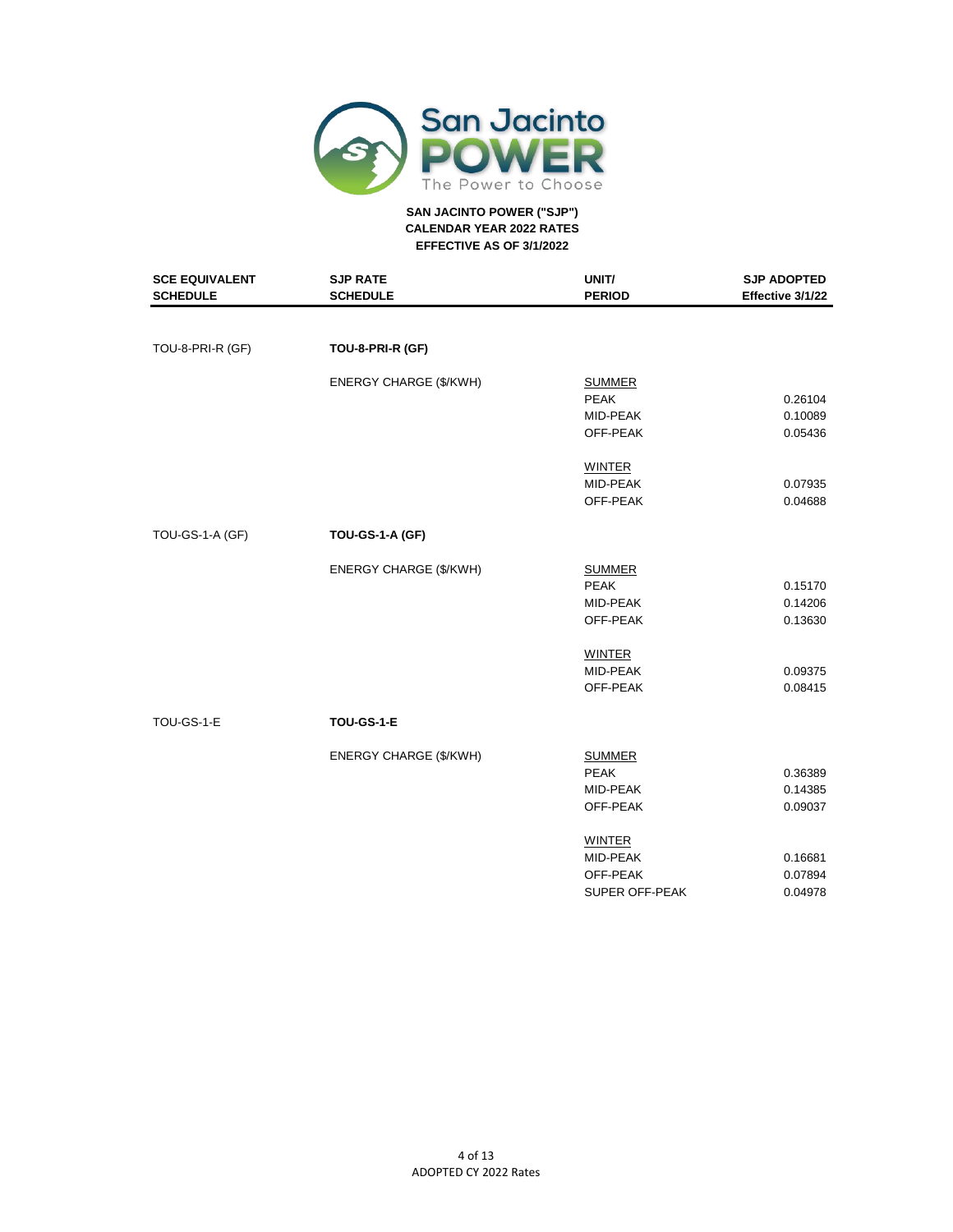

| <b>SCE EQUIVALENT</b><br><b>SCHEDULE</b> | <b>SJP RATE</b><br><b>SCHEDULE</b> | UNIT/<br><b>PERIOD</b>    | <b>SJP ADOPTED</b><br>Effective 3/1/22 |
|------------------------------------------|------------------------------------|---------------------------|----------------------------------------|
|                                          |                                    |                           |                                        |
| TOU-GS-1-B (GF)                          | <b>TOU-GS-1-B (GF)</b>             |                           |                                        |
|                                          | ENERGY CHARGE (\$/KWH)             | <b>SUMMER</b>             |                                        |
|                                          |                                    | <b>PEAK</b>               | 0.07754                                |
|                                          |                                    | MID-PEAK                  | 0.07255                                |
|                                          |                                    | OFF-PEAK                  | 0.06956                                |
|                                          |                                    | <b>WINTER</b>             |                                        |
|                                          |                                    | MID-PEAK                  | 0.09375                                |
|                                          |                                    | OFF-PEAK                  | 0.08415                                |
|                                          | DEMAND CHARGE (\$/KW)              | <b>SUMMER TR PEAK</b>     | 12.68                                  |
|                                          |                                    | SUMMER TR MID-PEAK        | 4.03                                   |
| TOU-GS-1-D                               | <b>TOU-GS-1-D</b>                  |                           |                                        |
|                                          | ENERGY CHARGE (\$/KWH)             | <b>SUMMER</b>             |                                        |
|                                          |                                    | <b>PEAK</b>               | 0.10775                                |
|                                          |                                    | MID-PEAK                  | 0.09743                                |
|                                          |                                    | OFF-PEAK                  | 0.06250                                |
|                                          |                                    | <b>WINTER</b>             |                                        |
|                                          |                                    | MID-PEAK                  | 0.10150                                |
|                                          |                                    | OFF-PEAK                  | 0.07187                                |
|                                          |                                    | SUPER OFF-PEAK            | 0.05353                                |
|                                          | DEMAND CHARGE (\$/KW)              | <b>SUMMER TR PEAK</b>     | 17.06                                  |
|                                          |                                    | <b>WINTER TR MID-PEAK</b> | 3.96                                   |
| TOU-GS-1-LG                              | TOU-GS-1-LG                        |                           |                                        |
|                                          |                                    |                           |                                        |
|                                          | ENERGY CHARGE (\$/KWH)             | <b>SUMMER</b>             |                                        |
|                                          |                                    | <b>PEAK</b>               | 0.36389                                |
|                                          |                                    | MID-PEAK                  | 0.14385                                |
|                                          |                                    | OFF-PEAK                  | 0.09037                                |
|                                          |                                    | <b>WINTER</b>             |                                        |
|                                          |                                    | MID-PEAK                  | 0.16681                                |
|                                          |                                    | OFF-PEAK                  | 0.07894                                |
|                                          |                                    | <b>SUPER OFF-PEAK</b>     | 0.04978                                |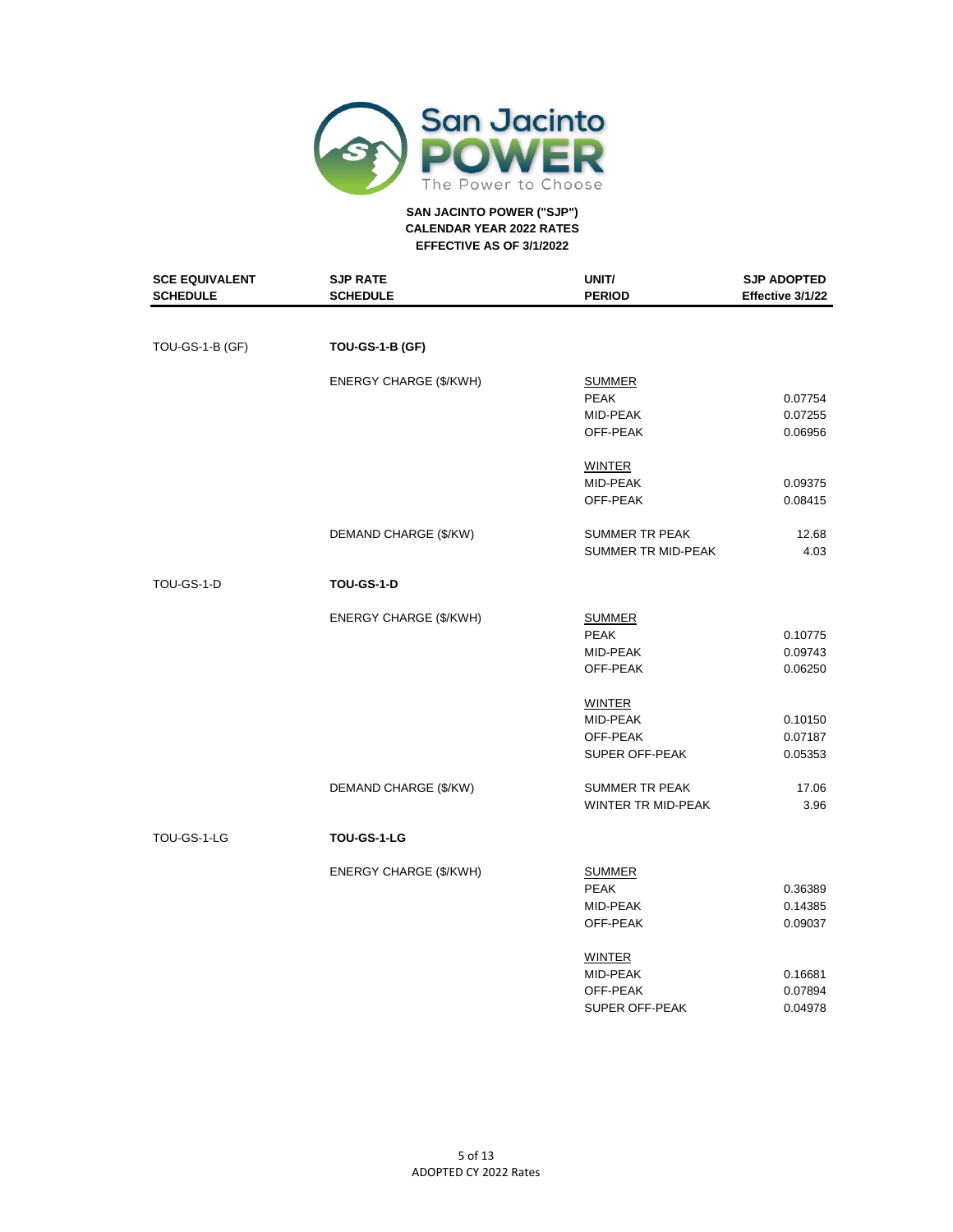

| <b>SCE EQUIVALENT</b><br><b>SCHEDULE</b> | <b>SJP RATE</b><br><b>SCHEDULE</b> | UNIT/<br><b>PERIOD</b> | <b>SJP ADOPTED</b><br>Effective 3/1/22 |
|------------------------------------------|------------------------------------|------------------------|----------------------------------------|
|                                          |                                    |                        |                                        |
| TOU-GS-2-R (GF)                          | <b>TOU-GS-2-R (GF)</b>             |                        |                                        |
|                                          | <b>ENERGY CHARGE (\$/KWH)</b>      | <b>SUMMER</b>          |                                        |
|                                          |                                    | <b>PEAK</b>            | 0.27461                                |
|                                          |                                    | MID-PEAK               | 0.12686                                |
|                                          |                                    | OFF-PEAK               | 0.06839                                |
|                                          |                                    | <b>WINTER</b>          |                                        |
|                                          |                                    | MID-PEAK               | 0.09315                                |
|                                          |                                    | OFF-PEAK               | 0.05733                                |
| TOU-GS-2-E                               | TOU-GS-2-E                         |                        |                                        |
|                                          | <b>ENERGY CHARGE (\$/KWH)</b>      | <b>SUMMER</b>          |                                        |
|                                          |                                    | <b>PEAK</b>            | 0.40945                                |
|                                          |                                    | MID-PEAK               | 0.09562                                |
|                                          |                                    | OFF-PEAK               | 0.06135                                |
|                                          |                                    | WINTER                 |                                        |
|                                          |                                    | MID-PEAK               | 0.13004                                |
|                                          |                                    | OFF-PEAK               | 0.06789                                |
|                                          |                                    | SUPER OFF-PEAK         | 0.04266                                |
|                                          | DEMAND CHARGE (\$/KW)              | <b>SUMMER TR PEAK</b>  | 5.00                                   |
|                                          |                                    | WINTER TR MID-PEAK     | 0.97                                   |
| TOU-GS-2-B (GF)                          | <b>TOU-GS-2-B (GF)</b>             |                        |                                        |
|                                          | <b>ENERGY CHARGE (\$/KWH)</b>      | <b>SUMMER</b>          |                                        |
|                                          |                                    | <b>PEAK</b>            | 0.07625                                |
|                                          |                                    | MID-PEAK               | 0.07133                                |
|                                          |                                    | OFF-PEAK               | 0.06839                                |
|                                          |                                    | <b>WINTER</b>          |                                        |
|                                          |                                    | MID-PEAK               | 0.09315                                |
|                                          |                                    | OFF-PEAK               | 0.05733                                |
|                                          | DEMAND CHARGE (\$/KW)              | SUMMER TR PEAK         | 16.14                                  |
|                                          |                                    | SUMMER TR MID-PEAK     | 5.36                                   |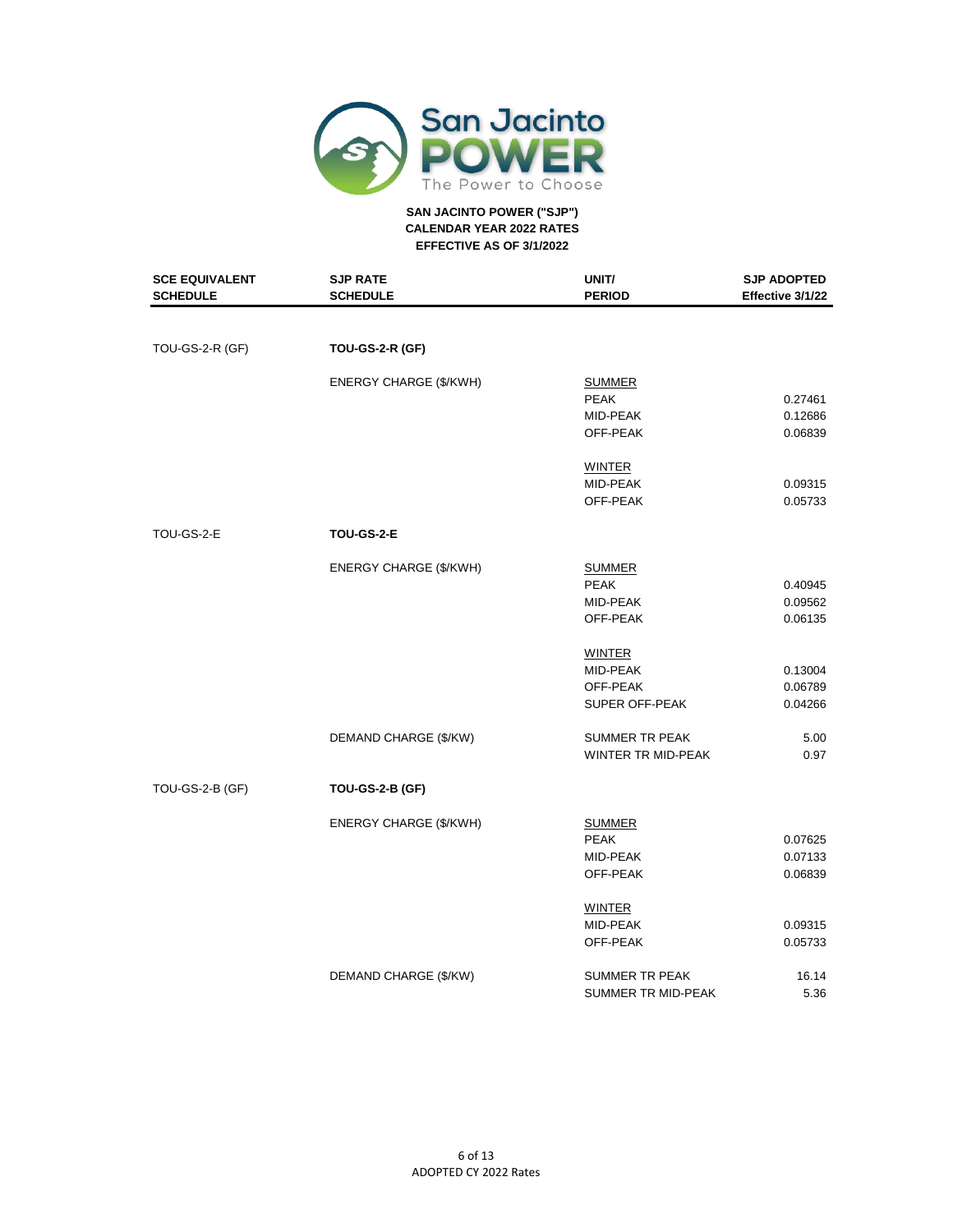

| <b>SCE EQUIVALENT</b><br><b>SCHEDULE</b> | <b>SJP RATE</b><br><b>SCHEDULE</b> | UNIT/<br><b>PERIOD</b>    | <b>SJP ADOPTED</b><br>Effective 3/1/22 |
|------------------------------------------|------------------------------------|---------------------------|----------------------------------------|
|                                          |                                    |                           |                                        |
| TOU-GS-2-D                               | <b>TOU-GS-2-D</b>                  |                           |                                        |
|                                          | <b>ENERGY CHARGE (\$/KWH)</b>      | <b>SUMMER</b>             |                                        |
|                                          |                                    | <b>PEAK</b>               | 0.10657                                |
|                                          |                                    | MID-PEAK                  | 0.09562                                |
|                                          |                                    | OFF-PEAK                  | 0.06135                                |
|                                          |                                    | <b>WINTER</b>             |                                        |
|                                          |                                    | MID-PEAK                  | 0.08132                                |
|                                          |                                    | OFF-PEAK                  | 0.06789                                |
|                                          |                                    | SUPER OFF-PEAK            | 0.04266                                |
|                                          | DEMAND CHARGE (\$/KW)              | <b>SUMMER TR PEAK</b>     | 22.99                                  |
|                                          |                                    | WINTER TR MID-PEAK        | 4.66                                   |
| <b>TOU-GS-3-R (GF)</b>                   | <b>TOU-GS-3-R (GF)</b>             |                           |                                        |
|                                          | <b>ENERGY CHARGE (\$/KWH)</b>      | <b>SUMMER</b>             |                                        |
|                                          |                                    | <b>PEAK</b>               | 0.24043                                |
|                                          |                                    | MID-PEAK                  | 0.11103                                |
|                                          |                                    | OFF-PEAK                  | 0.06340                                |
|                                          |                                    | <b>WINTER</b>             |                                        |
|                                          |                                    | MID-PEAK                  | 0.08070                                |
|                                          |                                    | OFF-PEAK                  | 0.05365                                |
| TOU-GS-3-E                               | TOU-GS-3-E                         |                           |                                        |
|                                          | <b>ENERGY CHARGE (\$/KWH)</b>      | <b>SUMMER</b>             |                                        |
|                                          |                                    | <b>PEAK</b>               | 0.35913                                |
|                                          |                                    | MID-PEAK                  | 0.08863                                |
|                                          |                                    | OFF-PEAK                  | 0.05752                                |
|                                          |                                    | <b>WINTER</b>             |                                        |
|                                          |                                    | MID-PEAK                  | 0.11344                                |
|                                          |                                    | OFF-PEAK                  | 0.06363                                |
|                                          |                                    | SUPER OFF-PEAK            | 0.04004                                |
|                                          | DEMAND CHARGE (\$/KW)              | <b>SUMMER TR PEAK</b>     | 4.74                                   |
|                                          |                                    | <b>WINTER TR MID-PEAK</b> | 0.82                                   |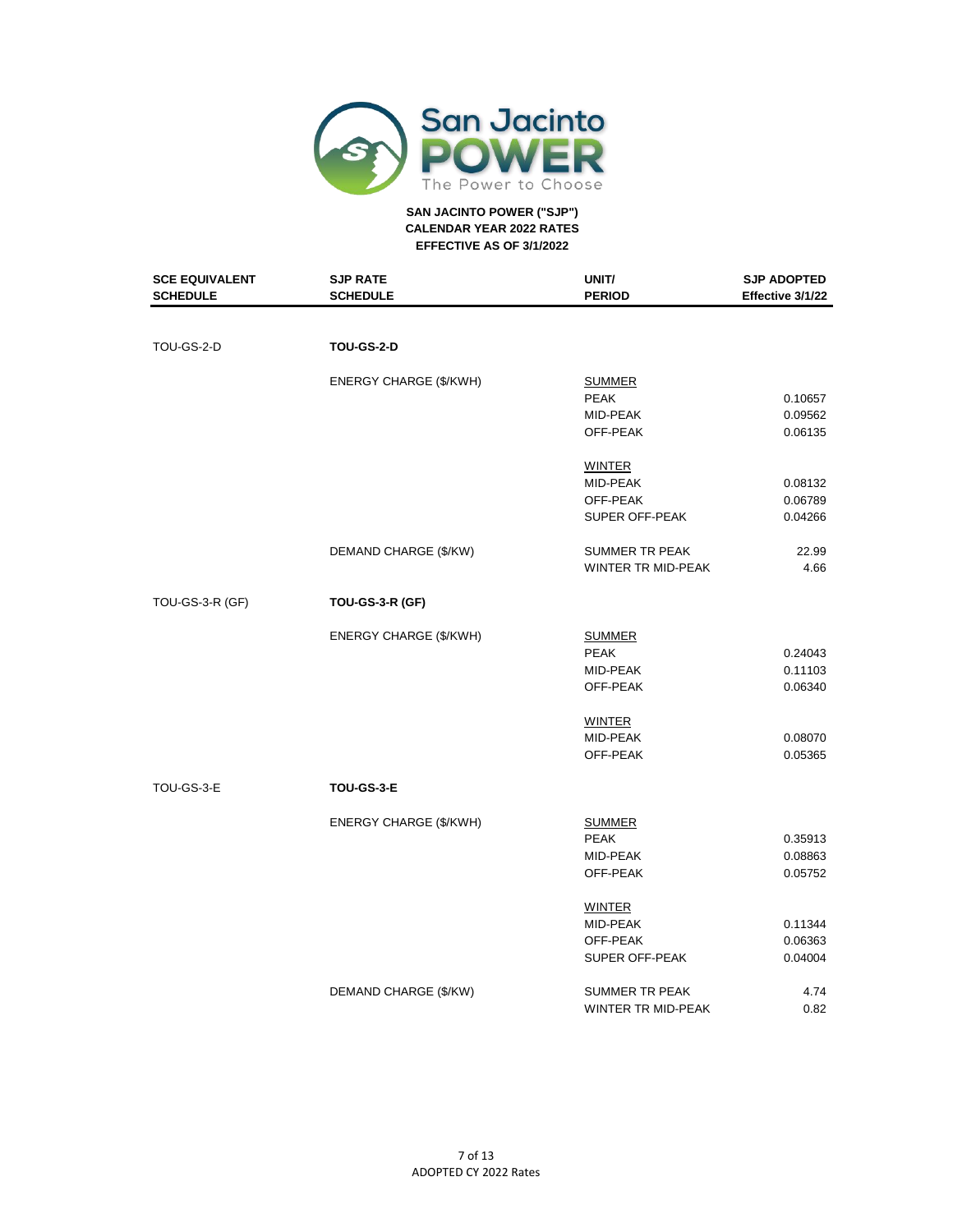

| <b>SCE EQUIVALENT</b><br><b>SCHEDULE</b> | <b>SJP RATE</b><br><b>SCHEDULE</b> | UNIT/<br><b>PERIOD</b>    | <b>SJP ADOPTED</b><br>Effective 3/1/22 |
|------------------------------------------|------------------------------------|---------------------------|----------------------------------------|
|                                          |                                    |                           |                                        |
| TOU-GS-3-B (GF)                          | <b>TOU-GS-3-B (GF)</b>             |                           |                                        |
|                                          | <b>ENERGY CHARGE (\$/KWH)</b>      | <b>SUMMER</b>             |                                        |
|                                          |                                    | <b>PEAK</b>               | 0.07069                                |
|                                          |                                    | MID-PEAK                  | 0.06603                                |
|                                          |                                    | OFF-PEAK                  | 0.06340                                |
|                                          |                                    | <b>WINTER</b>             |                                        |
|                                          |                                    | MID-PEAK                  | 0.08070                                |
|                                          |                                    | OFF-PEAK                  | 0.05365                                |
|                                          | DEMAND CHARGE (\$/KW)              | <b>SUMMER TR PEAK</b>     | 14.57                                  |
|                                          |                                    | <b>SUMMER TR MID-PEAK</b> | 4.84                                   |
| TOU-GS-3-D                               | <b>TOU-GS-3-D</b>                  |                           |                                        |
|                                          | ENERGY CHARGE (\$/KWH)             | <b>SUMMER</b>             |                                        |
|                                          |                                    | <b>PEAK</b>               | 0.09882                                |
|                                          |                                    | MID-PEAK                  | 0.08863                                |
|                                          |                                    | OFF-PEAK                  | 0.05752                                |
|                                          |                                    | <b>WINTER</b>             |                                        |
|                                          |                                    | MID-PEAK                  | 0.07623                                |
|                                          |                                    | OFF-PEAK                  | 0.06363                                |
|                                          |                                    | SUPER OFF-PEAK            | 0.04004                                |
|                                          | DEMAND CHARGE (\$/KW)              | <b>SUMMER TR PEAK</b>     | 21.82                                  |
|                                          |                                    | <b>WINTER TR MID-PEAK</b> | 3.96                                   |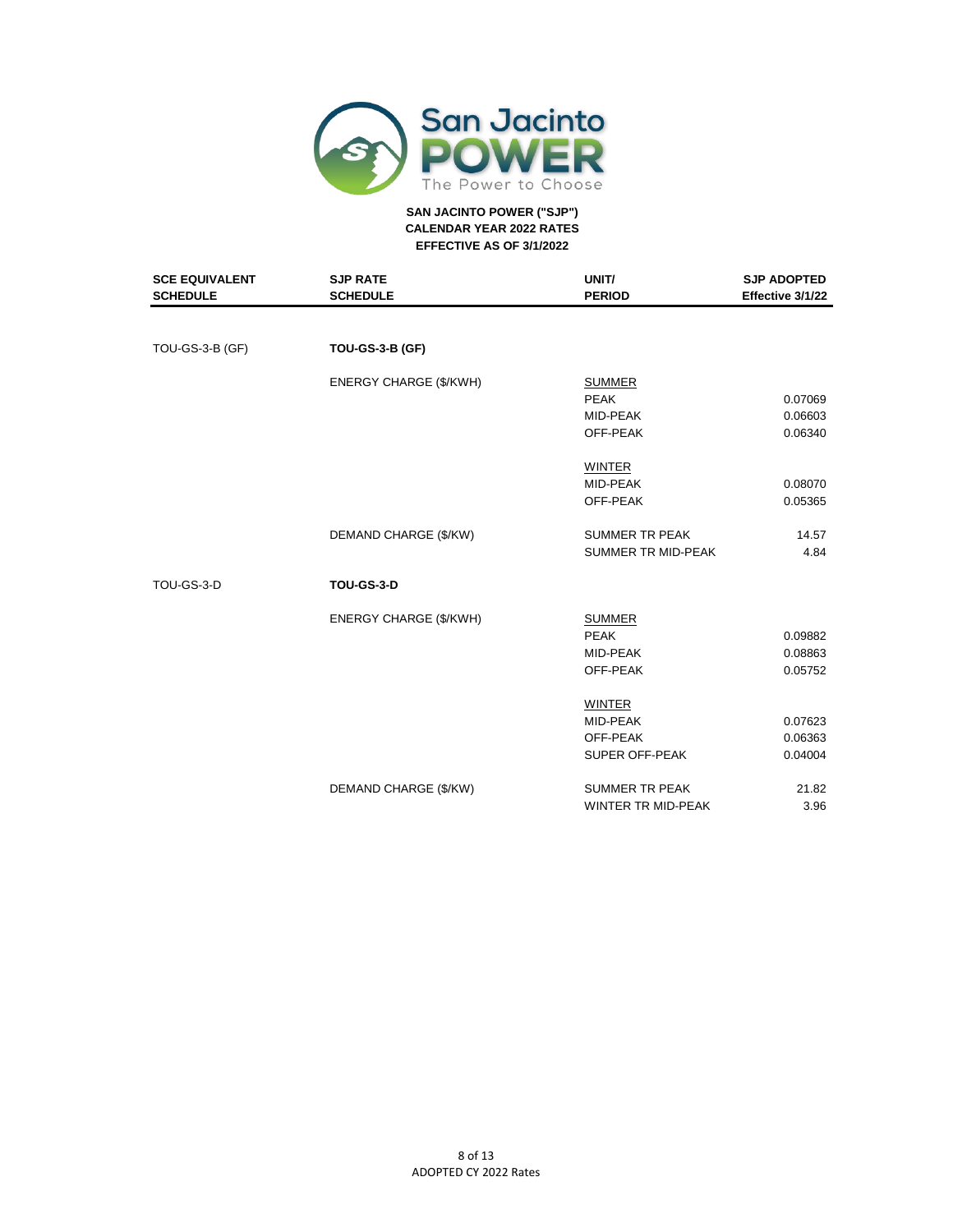

| <b>SCE EQUIVALENT</b><br><b>SCHEDULE</b> | <b>SJP RATE</b><br><b>SCHEDULE</b> | UNIT/<br><b>PERIOD</b> | <b>SJP ADOPTED</b><br>Effective 3/1/22 |
|------------------------------------------|------------------------------------|------------------------|----------------------------------------|
|                                          |                                    |                        |                                        |
| AGRICULTURAL AND PUMPING                 |                                    |                        |                                        |
| TOU-PA-2-A (GF)                          | TOU-PA-2-A (GF)                    |                        |                                        |
|                                          | ENERGY CHARGE (\$/KWH)             | <b>SUMMER</b>          |                                        |
|                                          |                                    | <b>PEAK</b>            | 0.24552                                |
|                                          |                                    | MID-PEAK               | 0.10067                                |
|                                          |                                    | OFF-PEAK               | 0.06275                                |
|                                          |                                    | <b>WINTER</b>          |                                        |
|                                          |                                    | MID-PEAK               | 0.08505                                |
|                                          |                                    | OFF-PEAK               | 0.05515                                |
| TOU-PA-2-E4to9                           | <b>TOU-PA-2-E4to9</b>              |                        |                                        |
|                                          | ENERGY CHARGE (\$/KWH)             | <b>SUMMER</b>          |                                        |
|                                          |                                    | <b>PEAK</b>            | 0.37901                                |
|                                          |                                    | MID-PEAK               | 0.08620                                |
|                                          |                                    | OFF-PEAK               | 0.05740                                |
|                                          |                                    | <b>WINTER</b>          |                                        |
|                                          |                                    | MID-PEAK               | 0.08492                                |
|                                          |                                    | OFF-PEAK               | 0.06714                                |
|                                          |                                    | SUPER OFF-PEAK         | 0.05702                                |
| TOU-PA-2-E5to8                           | <b>TOU-PA-2-E5to8</b>              |                        |                                        |
|                                          | ENERGY CHARGE (\$/KWH)             | <b>SUMMER</b>          |                                        |
|                                          |                                    | <b>PEAK</b>            | 0.61128                                |
|                                          |                                    | MID-PEAK               | 0.13830                                |
|                                          |                                    | OFF-PEAK               | 0.05778                                |
|                                          |                                    | <b>WINTER</b>          |                                        |
|                                          |                                    | MID-PEAK               | 0.08537                                |
|                                          |                                    | OFF-PEAK               | 0.06750                                |
|                                          |                                    | SUPER OFF-PEAK         | 0.05732                                |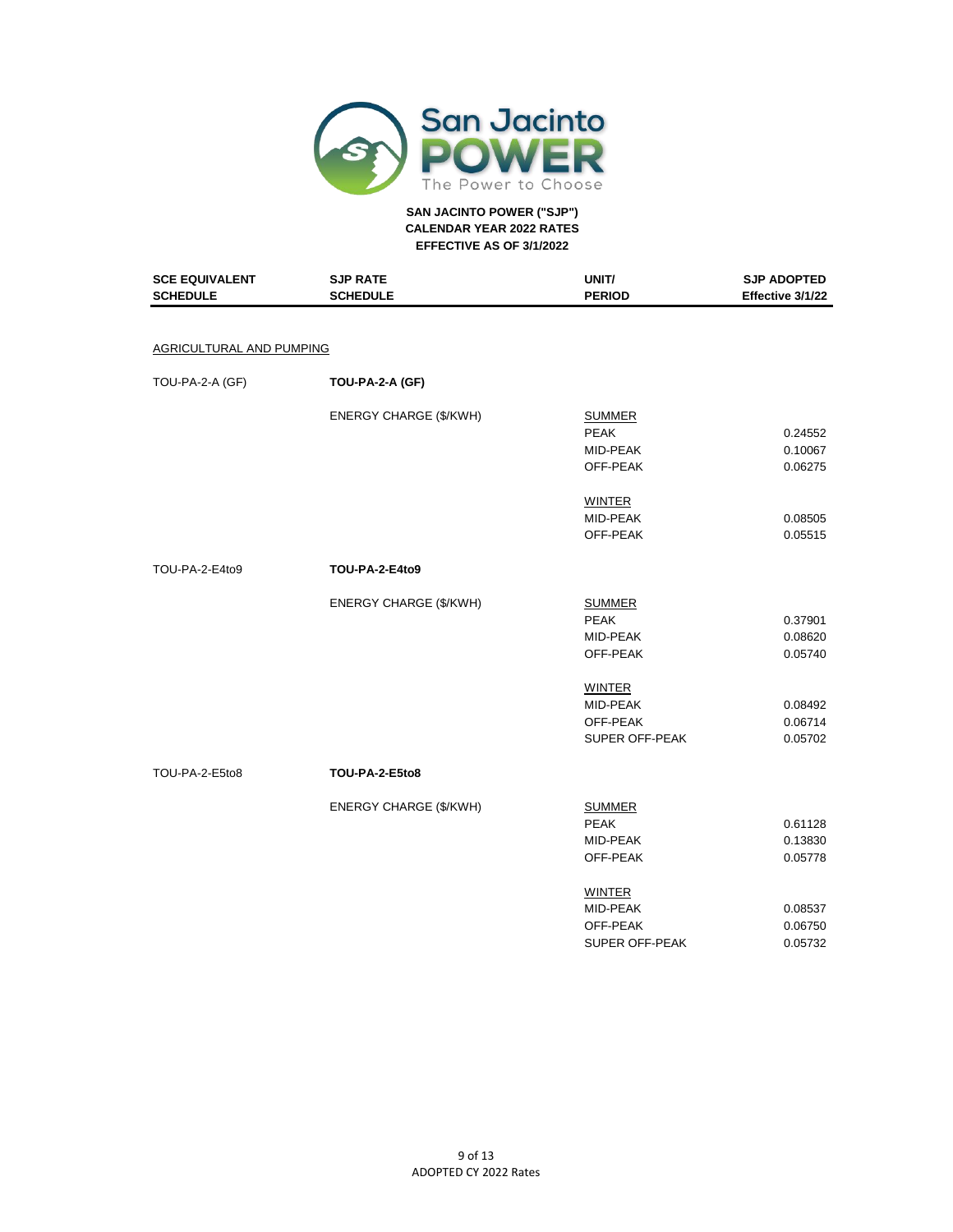

| <b>SCE EQUIVALENT</b><br><b>SCHEDULE</b> | <b>SJP RATE</b><br><b>SCHEDULE</b> | UNIT/<br><b>PERIOD</b> | <b>SJP ADOPTED</b><br>Effective 3/1/22 |
|------------------------------------------|------------------------------------|------------------------|----------------------------------------|
|                                          |                                    |                        |                                        |
| TOU-PA-2-B (GF)                          | TOU-PA-2-B (GF)                    |                        |                                        |
|                                          | <b>ENERGY CHARGE (\$/KWH)</b>      | <b>SUMMER</b>          |                                        |
|                                          |                                    | <b>PEAK</b>            | 0.06996                                |
|                                          |                                    | MID-PEAK               | 0.06452                                |
|                                          |                                    | OFF-PEAK               | 0.06275                                |
|                                          |                                    | <b>WINTER</b>          |                                        |
|                                          |                                    | MID-PEAK               | 0.08505                                |
|                                          |                                    | OFF-PEAK               | 0.05515                                |
|                                          | DEMAND CHARGE (\$/KW)              | SUMMER TR PEAK         | 10.53                                  |
|                                          |                                    | SUMMER TR MID-PEAK     | 3.21                                   |
| TOU-PA-2-D4to9                           | <b>TOU-PA-2-D4to9</b>              |                        |                                        |
|                                          | ENERGY CHARGE (\$/KWH)             | <b>SUMMER</b>          |                                        |
|                                          |                                    | <b>PEAK</b>            | 0.09609                                |
|                                          |                                    | MID-PEAK               | 0.08620                                |
|                                          |                                    | OFF-PEAK               | 0.05740                                |
|                                          |                                    | <b>WINTER</b>          |                                        |
|                                          |                                    | MID-PEAK               | 0.07311                                |
|                                          |                                    | OFF-PEAK               | 0.05774                                |
|                                          |                                    | SUPER OFF-PEAK         | 0.04898                                |
|                                          | DEMAND CHARGE (\$/KW)              | <b>SUMMER TR PEAK</b>  | 13.94                                  |
|                                          |                                    | WINTER TR MID-PEAK     | 2.45                                   |
| TOU-PA-2-D5to8                           | TOU-PA-2-D5to8                     |                        |                                        |
|                                          | ENERGY CHARGE (\$/KWH)             | <b>SUMMER</b>          |                                        |
|                                          |                                    | <b>PEAK</b>            | 0.15522                                |
|                                          |                                    | MID-PEAK               | 0.13830                                |
|                                          |                                    | OFF-PEAK               | 0.05778                                |
|                                          |                                    | <b>WINTER</b>          |                                        |
|                                          |                                    | MID-PEAK               | 0.07350                                |
|                                          |                                    | OFF-PEAK               | 0.05804                                |
|                                          |                                    | SUPER OFF-PEAK         | 0.04925                                |
|                                          | DEMAND CHARGE (\$/KW)              | SUMMER TR PEAK         | 13.94                                  |
|                                          |                                    | WINTER TR MID-PEAK     | 2.53                                   |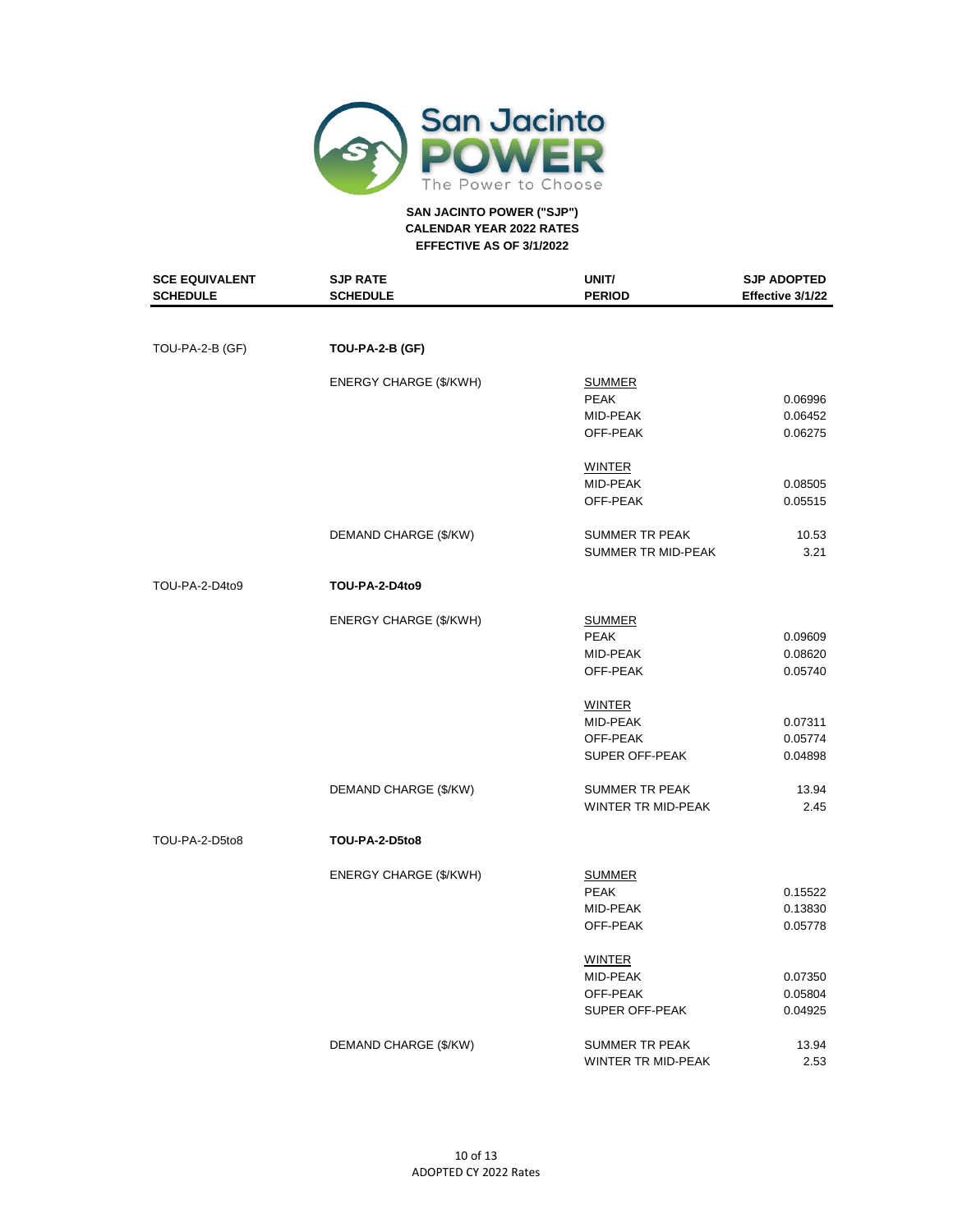

| <b>SCE EQUIVALENT</b><br><b>SCHEDULE</b> | <b>SJP RATE</b><br><b>SCHEDULE</b> | UNIT/<br><b>PERIOD</b> | <b>SJP ADOPTED</b><br>Effective 3/1/22 |
|------------------------------------------|------------------------------------|------------------------|----------------------------------------|
|                                          |                                    |                        |                                        |
| TOU-PA-3-A (GF)                          | TOU-PA-3-A (GF)                    |                        |                                        |
|                                          | <b>ENERGY CHARGE (\$/KWH)</b>      | <b>SUMMER</b>          |                                        |
|                                          |                                    | <b>PEAK</b>            | 0.23695                                |
|                                          |                                    | MID-PEAK               | 0.08954                                |
|                                          |                                    | OFF-PEAK               | 0.05568                                |
|                                          |                                    | <b>WINTER</b>          |                                        |
|                                          |                                    | MID-PEAK               | 0.07421                                |
|                                          |                                    | OFF-PEAK               | 0.04936                                |
| TOU-PA-3-E4to9                           | TOU-PA-3-E4to9                     |                        |                                        |
|                                          | ENERGY CHARGE (\$/KWH)             | <b>SUMMER</b>          |                                        |
|                                          |                                    | <b>PEAK</b>            | 0.34353                                |
|                                          |                                    | MID-PEAK               | 0.07600                                |
|                                          |                                    | OFF-PEAK               | 0.05095                                |
|                                          |                                    | <b>WINTER</b>          |                                        |
|                                          |                                    | MID-PEAK               | 0.08946                                |
|                                          |                                    | OFF-PEAK               | 0.07085                                |
|                                          |                                    | <b>SUPER OFF-PEAK</b>  | 0.02446                                |
| TOU-PA-3-E5to8                           | TOU-PA-3-E5to8                     |                        |                                        |
|                                          | <b>ENERGY CHARGE (\$/KWH)</b>      | <b>SUMMER</b>          |                                        |
|                                          |                                    | <b>PEAK</b>            | 0.56571                                |
|                                          |                                    | MID-PEAK               | 0.12413                                |
|                                          |                                    | OFF-PEAK               | 0.05004                                |
|                                          |                                    | <b>WINTER</b>          |                                        |
|                                          |                                    | MID-PEAK               | 0.09340                                |
|                                          |                                    | OFF-PEAK               | 0.07397                                |
|                                          |                                    | SUPER OFF-PEAK         | 0.02560                                |
|                                          |                                    |                        |                                        |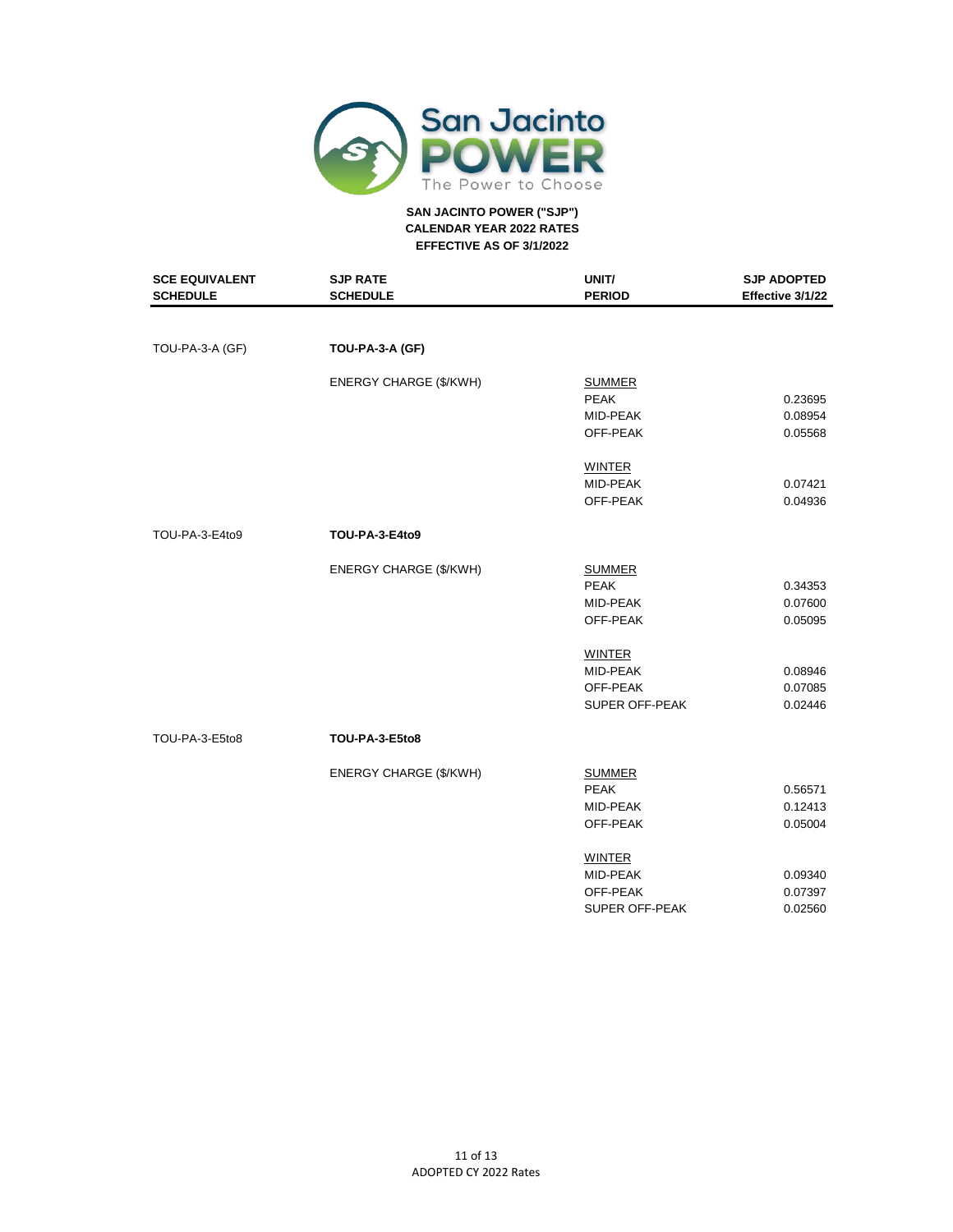

| <b>SCE EQUIVALENT</b><br><b>SCHEDULE</b> | <b>SJP RATE</b><br><b>SCHEDULE</b> | UNIT/<br><b>PERIOD</b> | <b>SJP ADOPTED</b><br>Effective 3/1/22 |
|------------------------------------------|------------------------------------|------------------------|----------------------------------------|
|                                          |                                    |                        |                                        |
| TOU-PA-3-B (GF)                          | TOU-PA-3-B (GF)                    |                        |                                        |
|                                          | <b>ENERGY CHARGE (\$/KWH)</b>      | <b>SUMMER</b>          |                                        |
|                                          |                                    | <b>PEAK</b>            | 0.06209                                |
|                                          |                                    | MID-PEAK               | 0.05711                                |
|                                          |                                    | OFF-PEAK               | 0.05568                                |
|                                          |                                    | <b>WINTER</b>          |                                        |
|                                          |                                    | MID-PEAK               | 0.07421                                |
|                                          |                                    | OFF-PEAK               | 0.04936                                |
|                                          | DEMAND CHARGE (\$/KW)              | <b>SUMMER TR PEAK</b>  | 11.69                                  |
|                                          |                                    | SUMMER TR MID-PEAK     | 3.17                                   |
| TOU-PA-3-D4to9                           | <b>TOU-PA-3-D4to9</b>              |                        |                                        |
|                                          | ENERGY CHARGE (\$/KWH)             | <b>SUMMER</b>          |                                        |
|                                          |                                    | <b>PEAK</b>            | 0.08473                                |
|                                          |                                    | MID-PEAK               | 0.07600                                |
|                                          |                                    | OFF-PEAK               | 0.05095                                |
|                                          |                                    | <b>WINTER</b>          |                                        |
|                                          |                                    | MID-PEAK               | 0.06759                                |
|                                          |                                    | OFF-PEAK               | 0.05640                                |
|                                          |                                    | SUPER OFF-PEAK         | 0.03541                                |
|                                          | DEMAND CHARGE (\$/KW)              | <b>SUMMER TR PEAK</b>  | 14.15                                  |
|                                          |                                    | WINTER TR MID-PEAK     | 2.50                                   |
| TOU-PA-3-D5to8                           | TOU-PA-3-D5to8                     |                        |                                        |
|                                          | ENERGY CHARGE (\$/KWH)             | <b>SUMMER</b>          |                                        |
|                                          |                                    | <b>PEAK</b>            | 0.13933                                |
|                                          |                                    | MID-PEAK               | 0.12413                                |
|                                          |                                    | OFF-PEAK               | 0.05004                                |
|                                          |                                    | <b>WINTER</b>          |                                        |
|                                          |                                    | MID-PEAK               | 0.06672                                |
|                                          |                                    | OFF-PEAK               | 0.05565                                |
|                                          |                                    | SUPER OFF-PEAK         | 0.03492                                |
|                                          | DEMAND CHARGE (\$/KW)              | SUMMER TR PEAK         | 14.76                                  |
|                                          |                                    | WINTER TR MID-PEAK     | 3.12                                   |